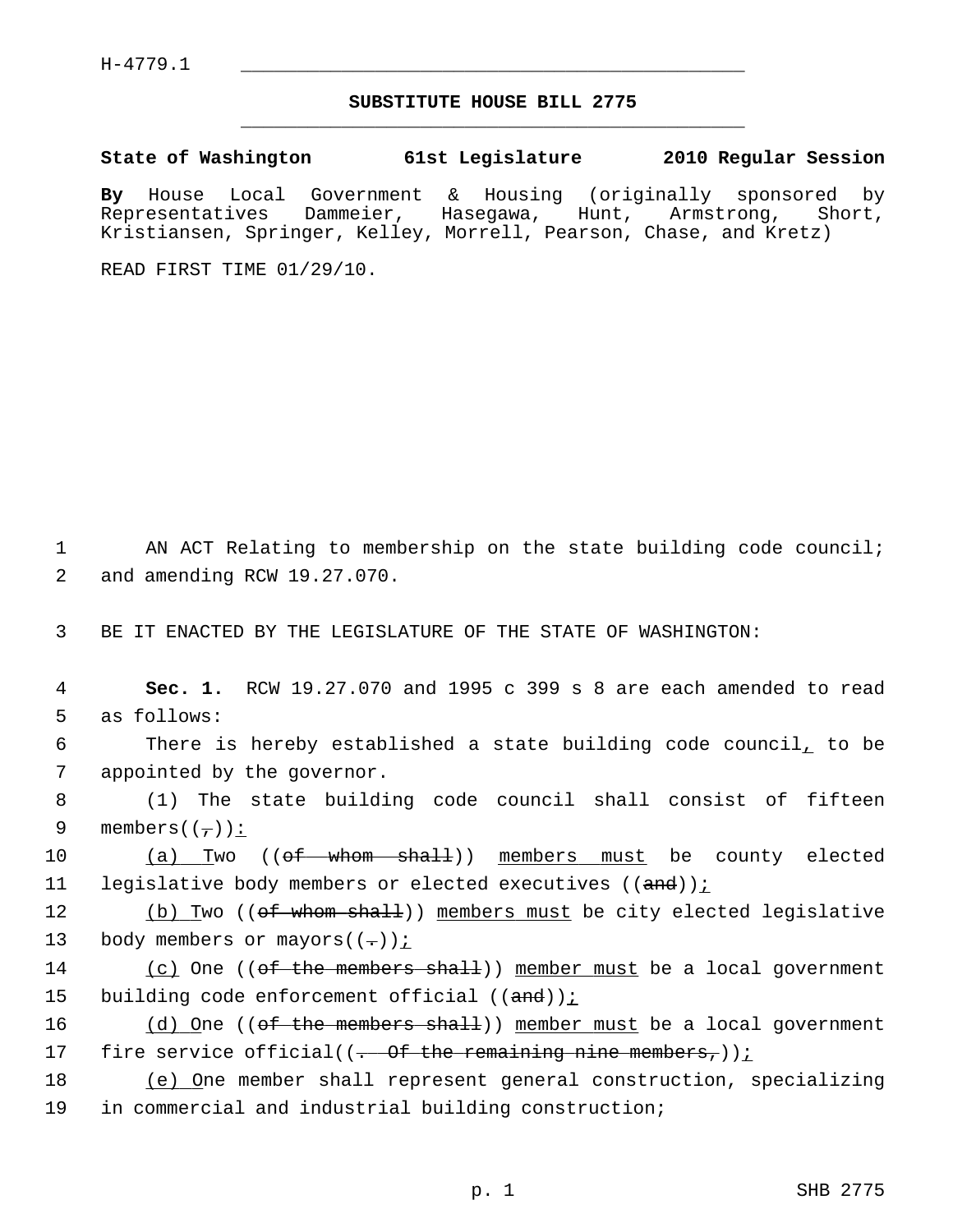1 (f) One member shall represent general construction, specializing 2 in residential and multifamily building construction;

3 (g) One member shall represent the architectural design profession;

 4 (h) One member shall represent the structural engineering 5 profession;

 6 (i) One member shall represent the mechanical engineering 7 profession;

8 (j) One member shall represent the construction building trades;

 9 (k) One member shall represent manufacturers, installers, or 10 suppliers of building materials and components;

11 (1) One member ((shall)) must be a person with a physical 12 disability and shall represent the disability community; and

13 (m) One member shall represent the general public.

14 (2) At least six of these fifteen members shall reside east of the 15 crest of the Cascade mountains.

16 (3) The council shall include: Two members of the house of 17 representatives appointed by the speaker of the house, one from each 18 caucus; two members of the senate appointed by the president of the 19 senate, one from each caucus; and an employee of the electrical 20 division of the department of labor and industries, as ex officio, 21 nonvoting members with all other privileges and rights of membership.

 $22$  (4)(a) Terms of office shall be for three years, or for so long as 23 the member remains qualified for the appointment.

24 (b) The council shall elect a member to serve as chair of the 25 council for one-year terms of office.

26 (c) Any member who is appointed by virtue of being an elected 27 official or holding public employment shall be removed from the council 28 if he or she ceases being such an elected official or holding such 29 public employment.

 (d) Any member who is appointed to represent a specific private sector industry must maintain sufficiently similar employment or circumstances throughout the term of office to remain qualified to 33 represent the specified industry. Retirement or unemployment is not cause for termination. However, if a councilmember enters into employment outside of the industry he or she has been appointed to represent, then he or she shall be removed from the council. If after thirty days from the date of the new employment, the member remains on the council, any vote taken by the council is null and void.